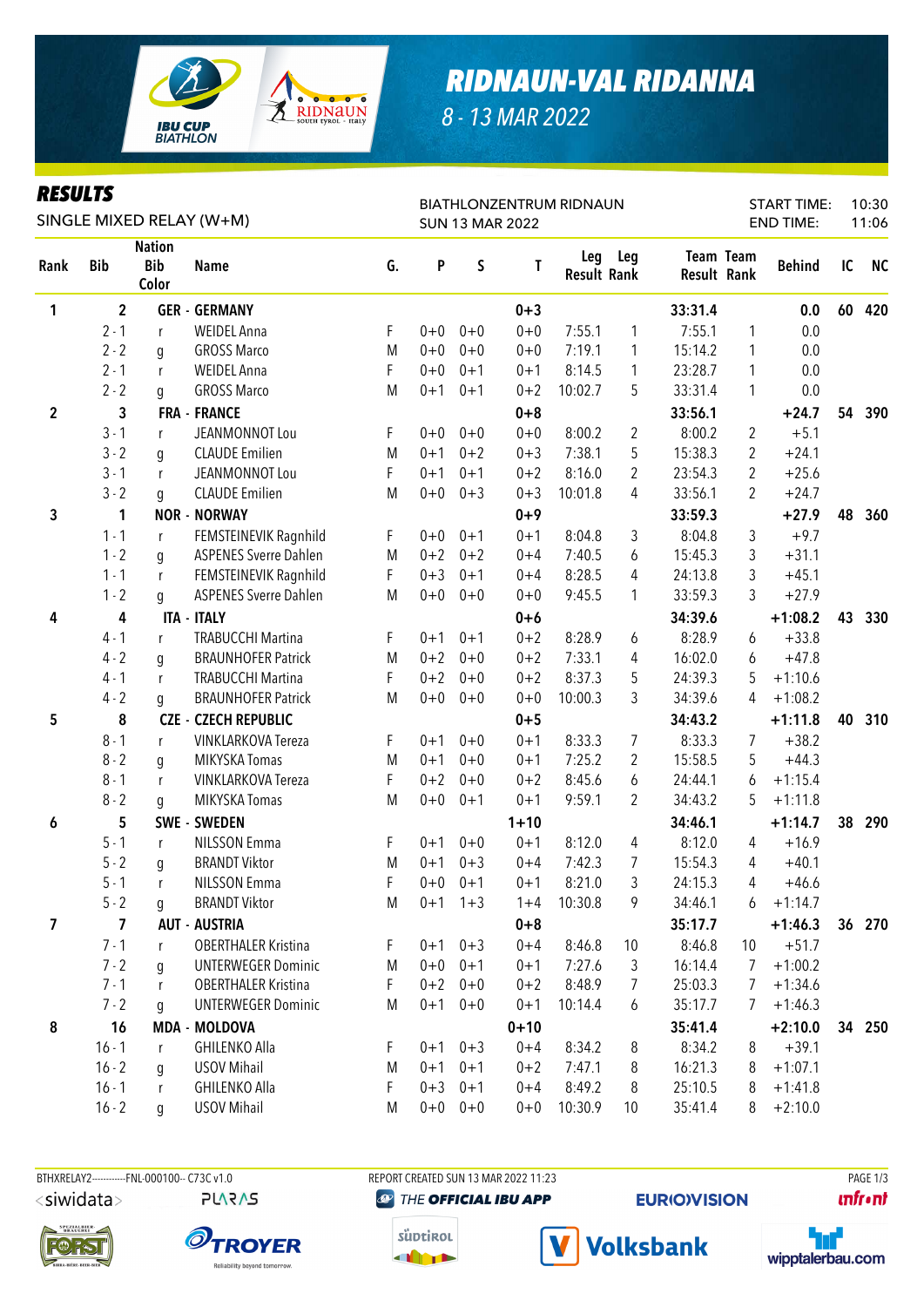

# *RIDNAUN-VAL RIDANNA*

*8 - 13 MAR 2022*

### *RESULTS*

| <b>KESULIS</b><br>SINGLE MIXED RELAY (W+M) |            |                                      |                                |    |         |             | <b>SUN 13 MAR 2022</b> | <b>BIATHLONZENTRUM RIDNAUN</b> |                | <b>START TIME:</b><br><b>END TIME:</b> | 10:30<br>11:06   |               |    |           |
|--------------------------------------------|------------|--------------------------------------|--------------------------------|----|---------|-------------|------------------------|--------------------------------|----------------|----------------------------------------|------------------|---------------|----|-----------|
| Rank                                       | <b>Bib</b> | <b>Nation</b><br><b>Bib</b><br>Color | <b>Name</b>                    | G. | P       | $\sf S$     | T                      | Leg<br><b>Result Rank</b>      | Leg            | <b>Result Rank</b>                     | <b>Team Team</b> | <b>Behind</b> | IC | <b>NC</b> |
| 9                                          | 17         |                                      | SLO - SLOVENIA                 |    |         |             | $0 + 7$                |                                |                | 36:09.6                                |                  | $+2:38.2$     | 32 | 230       |
|                                            | $17 - 1$   | r                                    | <b>KLEMENCIC Ziva</b>          | F  | $0 + 1$ | $0 + 0$     | $0 + 1$                | 8:42.1                         | 9              | 8:42.1                                 | 9                | $+47.0$       |    |           |
|                                            | $17 - 2$   | g                                    | <b>REPNIK Matic</b>            | M  | $0 + 2$ | $0 + 1$     | $0 + 3$                | 8:04.9                         | 9              | 16:47.0                                | 9                | $+1:32.8$     |    |           |
|                                            | $17 - 1$   | r                                    | <b>KLEMENCIC Ziva</b>          | F  | $0 + 1$ | $0 + 1$     | $0 + 2$                | 9:02.7                         | 10             | 25:49.7                                | 10               | $+2:21.0$     |    |           |
|                                            | $17 - 2$   | g                                    | <b>REPNIK Matic</b>            | M  | $0 + 0$ | $0 + 1$     | $0 + 1$                | 10:19.9                        | $\overline{7}$ | 36:09.6                                | 9                | $+2:38.2$     |    |           |
| 10                                         | 12         |                                      | <b>USA - UNITED STATES</b>     |    |         |             | $1 + 13$               |                                |                | 36:11.5                                |                  | $+2:40.1$     | 31 | 220       |
|                                            | $12 - 1$   | r                                    | DICKINSON Kelsey Joan          | F  | $0 + 1$ | $0 + 1$     | $0 + 2$                | 8:22.4                         | 5              | 8:22.4                                 | 5                | $+27.3$       |    |           |
|                                            | $12 - 2$   | g                                    | <b>DURTSCHI Max</b>            | M  | $0 + 2$ | $1 + 3$     | $1 + 5$                | 8:26.7                         | 13             | 16:49.1                                | 10               | $+1:34.9$     |    |           |
|                                            | $12 - 1$   | r                                    | DICKINSON Kelsey Joan          | F  | $0 + 3$ | $0 + 1$     | $0 + 4$                | 8:55.7                         | 9              | 25:44.8                                | 9                | $+2:16.1$     |    |           |
|                                            | $12 - 2$   | g                                    | <b>DURTSCHI Max</b>            | M  | $0+0$   | $0 + 2$     | $0 + 2$                | 10:26.7                        | 8              | 36:11.5                                | 10               | $+2:40.1$     |    |           |
| 11                                         | 10         |                                      | <b>POL - POLAND</b>            |    |         |             |                        |                                |                | LAP                                    |                  |               | 30 | 210       |
|                                            | $10 - 1$   | $\mathsf{r}$                         | CICHON Kamila                  | F  | $0 + 1$ | $2 + 3$     | $2 + 4$                | 9:27.1                         | 13             | 9:27.1                                 | 13               | $+1:32.0$     |    |           |
|                                            | $10 - 2$   | g                                    | FILIP Wojciech                 | M  | $0 + 1$ | $1 + 3$     | $1 + 4$                | 8:12.4                         | 11             | 17:39.5                                | 11               | $+2:25.3$     |    |           |
|                                            | $10 - 1$   | r                                    | CICHON Kamila                  | F  | $0 + 1$ | $0 + 1$     | $0 + 2$                |                                |                |                                        |                  |               |    |           |
|                                            | $10 - 2$   | g                                    | FILIP Wojciech                 | M  |         |             |                        |                                |                |                                        |                  |               |    |           |
| 12                                         | 6          |                                      | <b>SUI - SWITZERLAND</b>       |    |         |             |                        |                                |                | LAP                                    |                  |               | 29 | 200       |
|                                            | $6 - 1$    | $\mathsf{r}$                         | <b>BARMETTLER Flavia</b>       | F  | $0 + 3$ | $0 + 3$     | $0 + 6$                | 9:21.4                         | 12             | 9:21.4                                 | 12               | $+1:26.3$     |    |           |
|                                            | $6 - 2$    | g                                    | <b>FRAVI Laurin</b>            | M  | $1 + 3$ | $0 + 1$     | $1 + 4$                | 8:27.6                         | 14             | 17:49.0                                | 12               | $+2:34.8$     |    |           |
|                                            | $6 - 1$    | r                                    | <b>BARMETTLER Flavia</b>       | F  | $0 + 2$ | $1 + 3$     | $1 + 5$                |                                |                |                                        |                  |               |    |           |
|                                            | $6 - 2$    | g                                    | <b>FRAVI Laurin</b>            | M  |         |             |                        |                                |                |                                        |                  |               |    |           |
| 13                                         | 9          |                                      | <b>FIN - FINLAND</b>           |    |         |             |                        |                                |                | LAP                                    |                  |               | 28 | 190       |
|                                            | $9 - 1$    | r                                    | <b>LAARI Sanna</b>             | F  | $0 + 1$ | $0 + 2$     | $0 + 3$                | 8:56.8                         | 11             | 8:56.8                                 | 11               | $+1:01.7$     |    |           |
|                                            | $9 - 2$    | g                                    | <b>MUSTONEN Joni</b>           | M  | $0 + 3$ | $2 + 3$     | $2 + 6$                | 9:08.4                         | 16             | 18:05.2                                | 14               | $+2:51.0$     |    |           |
|                                            | $9 - 1$    | $\mathsf{r}$                         | <b>LAARI Sanna</b>             | F  | $0 + 2$ | $0 + 1$     | $0 + 3$                |                                |                |                                        |                  |               |    |           |
|                                            | $9 - 2$    | g                                    | <b>MUSTONEN Joni</b>           | M  |         |             |                        |                                |                |                                        |                  |               |    |           |
| 14                                         | 11         |                                      | <b>ROU - ROMANIA</b>           |    |         |             |                        |                                |                | LAP                                    |                  |               | 27 | 180       |
|                                            | $11 - 1$   | r                                    | <b>ANDRAS Vivien-Bernadett</b> | F. | $0 + 1$ | $0 + 1$     | $0 + 2$                | 9:31.4                         | 14             | 9:31.4                                 | 14               | $+1:36.3$     |    |           |
|                                            | $11 - 2$   | q                                    | GEGO Hunor                     | M  | $0 + 2$ | $0 + 2$     | $0 + 4$                | 8:18.9                         | 12             | 17:50.3                                | 13               | $+2:36.1$     |    |           |
|                                            | $11 - 1$   | r                                    | <b>ANDRAS Vivien-Bernadett</b> | F  | $0 + 1$ | $1 + 3$     | $1 + 4$                |                                |                |                                        |                  |               |    |           |
|                                            | $11 - 2$   | q                                    | GEGO Hunor                     | M  |         |             |                        |                                |                |                                        |                  |               |    |           |
| 15                                         | 14         |                                      | LTU - LITHUANIA                |    |         |             |                        |                                |                | LAP                                    |                  |               |    | 26 170    |
|                                            | $14 - 1$   | $\mathsf{r}$                         | <b>KRESIK Maryia</b>           | F. |         | $0+3$ $0+3$ | $0 + 6$                | 10:07.8                        | 16             | 10:07.8                                | 16               | $+2:12.7$     |    |           |
|                                            | $14 - 2$   | g                                    | CIGAK Nikita                   | M  | $0 + 1$ | $0 + 2$     | $0 + 3$                | 8:10.7                         | $10$           | 18:18.5                                | 15               | $+3:04.3$     |    |           |
|                                            | $14 - 1$   | $\mathsf{r}$                         | <b>KRESIK Maryia</b>           | F  | $3 + 3$ |             |                        |                                |                |                                        |                  |               |    |           |
|                                            | $14 - 2$   | g                                    | CIGAK Nikita                   | M  |         |             |                        |                                |                |                                        |                  |               |    |           |
| 16                                         | 15         |                                      | <b>JPN - JAPAN</b>             |    |         |             |                        |                                |                | LAP                                    |                  |               | 25 | 160       |
|                                            | $15 - 1$   | r                                    | <b>TANAKA Kirari</b>           | F. | $0 + 3$ | $0 + 2$     | $0 + 5$                | 9:32.8                         | 15             | 9:32.8                                 | 15               | $+1:37.7$     |    |           |
|                                            | $15 - 2$   | g                                    | <b>BAISHO Kazuki</b>           | M  | $0 + 2$ | $1 + 3$     | $1 + 5$                | 8:46.8                         | 15             | 18:19.6                                | 16               | $+3:05.4$     |    |           |
|                                            | $15 - 1$   | $\mathsf{r}$                         | <b>TANAKA Kirari</b>           | F  | $1 + 3$ |             |                        |                                |                |                                        |                  |               |    |           |
|                                            | $15 - 2$   | g                                    | <b>BAISHO Kazuki</b>           | M  |         |             |                        |                                |                |                                        |                  |               |    |           |



**PLARAS** 







**@ THE OFFICIAL IBU APP** 

**EURIO)VISION** 

**Volksbank** 

**unfront**